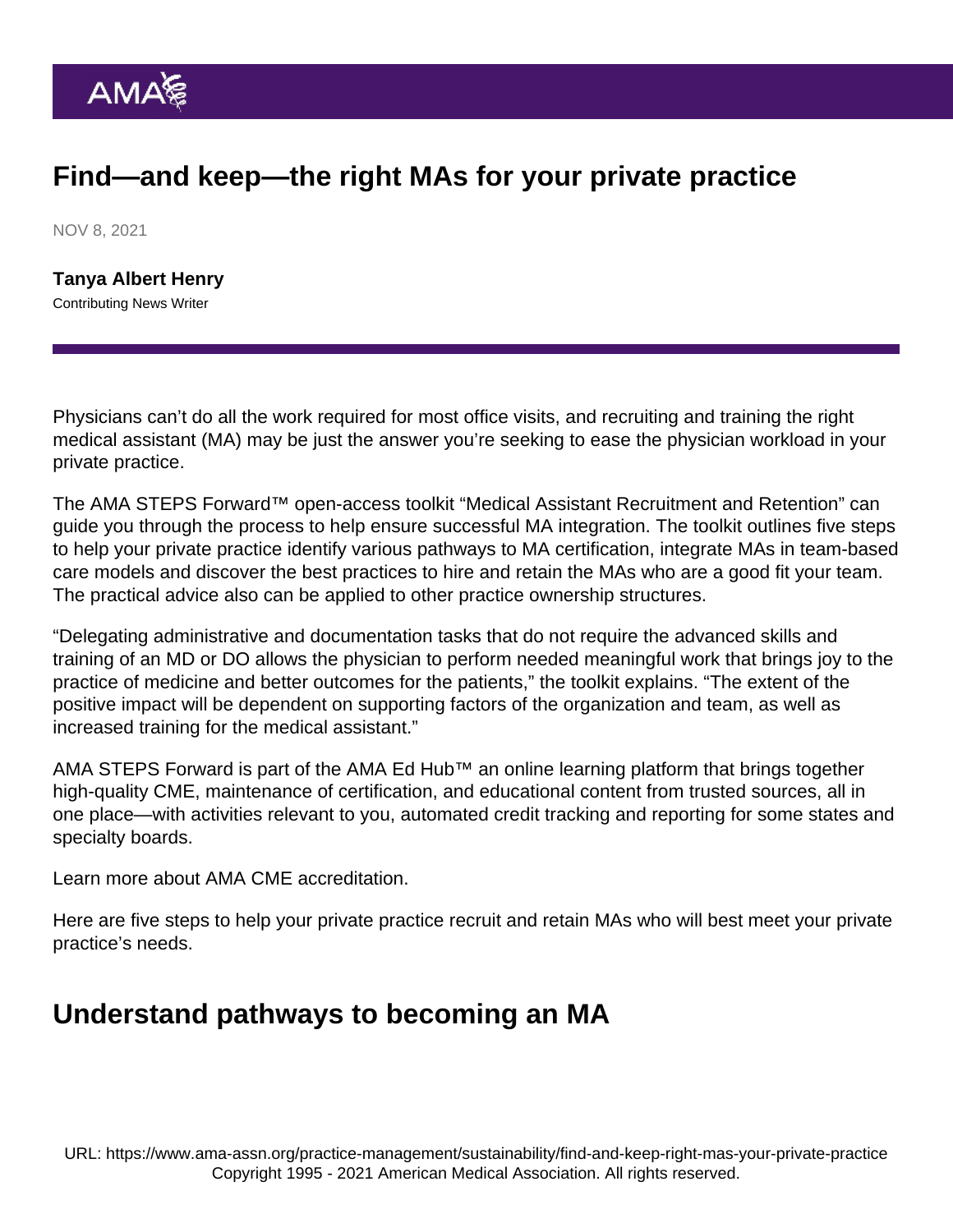MAs are certified after passing an examination. There are different paths to be eligible to sit for different exams, including military service and graduating from an MA training program that can last anywhere from nine months to two years. If you have trained your staff and they have been performing the role of an MA for at least five years, you can attest to this, which qualifies them to sit for a certifying exam. There are variations of certification, as there are different levels of rigor, content, training and skill assessment.

The three most widely-recognized certifications for medical assistants are:

- Certified medical assistant (CMA), considered the most rigorous assessment.
- Registered medical assistant (RMA).
- **Certified clinical medical assistant (CCMA).**

## Determine best MA role for your practice

MAs can simply escort patients to rooms and check vitals. But they also can contribute to agendasetting, pre-visit planning, in-room documentation, in-basket management, medication review and more. Or they can operate somewhere between these two ends of the spectrum.

Identify your unique clinical needs by considering:

- Current team members and their corresponding skill sets.
- Gaps in resources.
- Panel sizes.
- **Patient population characteristics.**
- Scope-of-licensing laws in your state.
- **Practice culture.**

#### Make the business case for MA recruitment

Use metrics and data to make the case for MAs by showing the positive financial impact they can have on the practice. The toolkit shares examples of how other physicians have made the business case and offers an interactive calculator to help you estimate the time and money you can save when physicians delegate appropriate tasks to properly trained MAs.

### Onboard your team